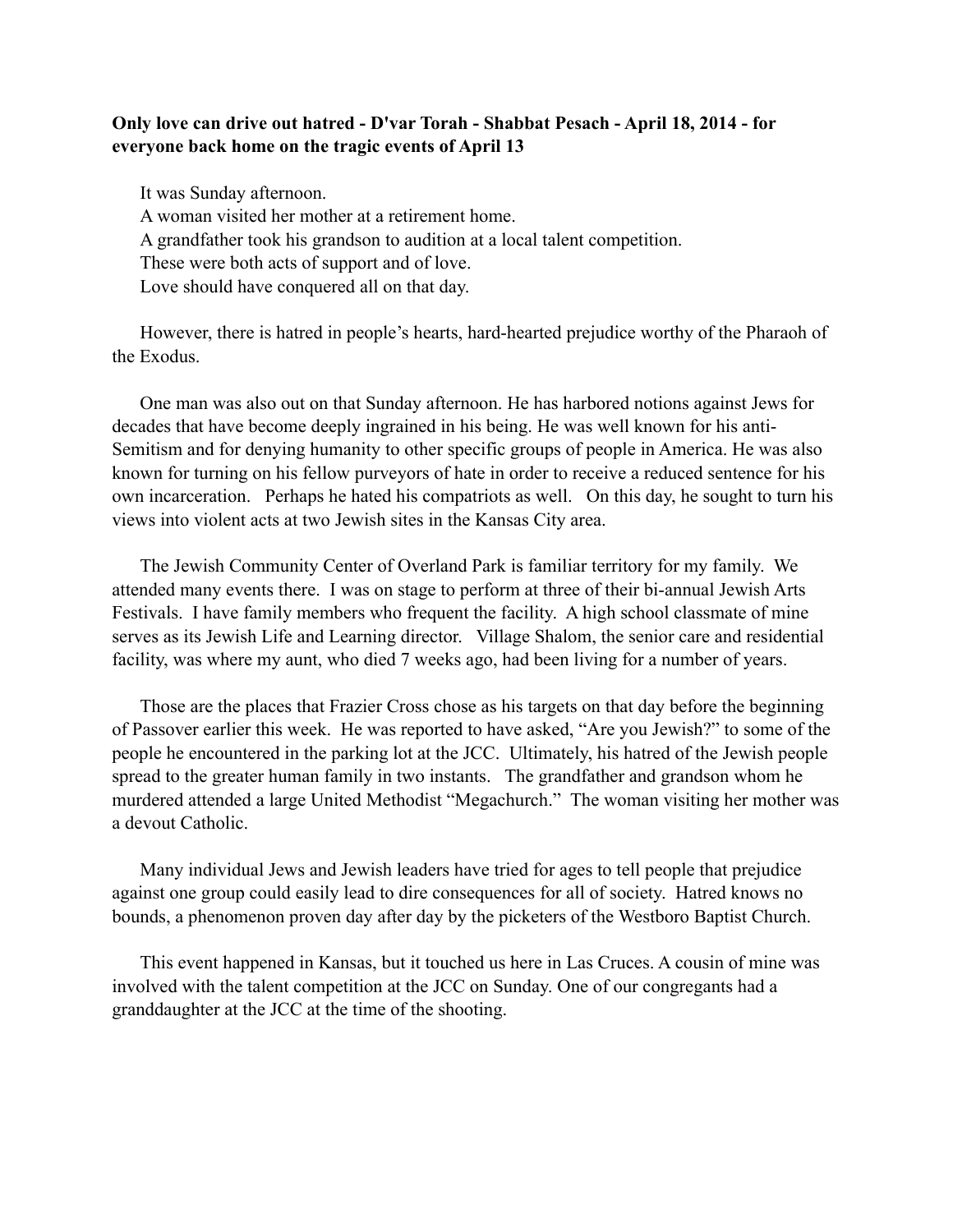In the aftermath, we have learned much about Frazier Cross and his extremism and how pervasive the network of hate remains across our country. One map showed that there are several Ku Klux Klan groups in our state.

The greater lesson we can learn is in the nature of community. Frazier Cross and those like him don't like a world where cooperation and love cross religious and ethnic lines. They can't stand it when people join one another in programming that is enriching and fulfilling. The service held at the Overland Park JCC yesterday was visually moving. I read the words that my Religious School and Rabbinic school classmate, Rabbi Arthur Nemitoff, who is now my "home rabbi," delivered at that gathering. One of the comments he made was about love, quoting next week's Torah reading: "Love your neighbor as yourself. How do we do that? It is not a narcissistic approach to life, where we give and do for others only that which you yourself would want. Rather, it is just the opposite: when we put ourselves in another's shoes, and imagine what he or she needs...and we then are able to provide it...that is true love. That is when we love our neighbors as ourselves."

On this Shabbat during Pesach, I will chant a section from the Song of Songs. Yes, it is unabashedly a book of love poetry. But the rabbis included this book in the Bible because they saw it as an expression of the love between God and the Jewish people, which I would extend to all of humanity. We need to love our neighbors as ourselves with the commitment and depth reflected in the Song of Songs. We need to see that loving our neighbors is a small part of the love that envelops the world through all creation, and through life. Our very lives are a loving gift from the Creator to each of us.

In the Torah reading for this week, Moses demonstrated his love for his people despite their flirtation with idolatry in the Golden Calf episode. Through that love of community, Moses convinced God to show mercy to the Israelites and to allow them to gradually learn and grow into their love for the Eternal One. Then Moses, in a loving request, asked to see God. The Divine replied that Moses could only see God's back while standing in the cleft of a rock as the Divine presence passed by. Moses took up to the summit of Mt Sinai, a second time, two tablets of stone that he had carved this time. While stationed in the position God had set for him, Moses heard a declaration of the attributes of God's essence. He was reassured that the Divine is Eternal, causing everything to come into being, gracious, merciful, patient, kind, truthful, trustworthy, forgiving, and just. He realized that these were qualities that he needed to practice as a leader, and that his people needed to internalize these values in their treatment of one another. We could say that all of those attributes, together, create a strong foundation for love within a family or a community.

That is a love that can combat hatred. That is a love that can give us the wisdom and the determination to stand with each other because we are part of one human family. That is a love that can help us through difficult times and enable us to work together to engender understanding, cooperation and respect in a world that presents us with too much division and violence and war.